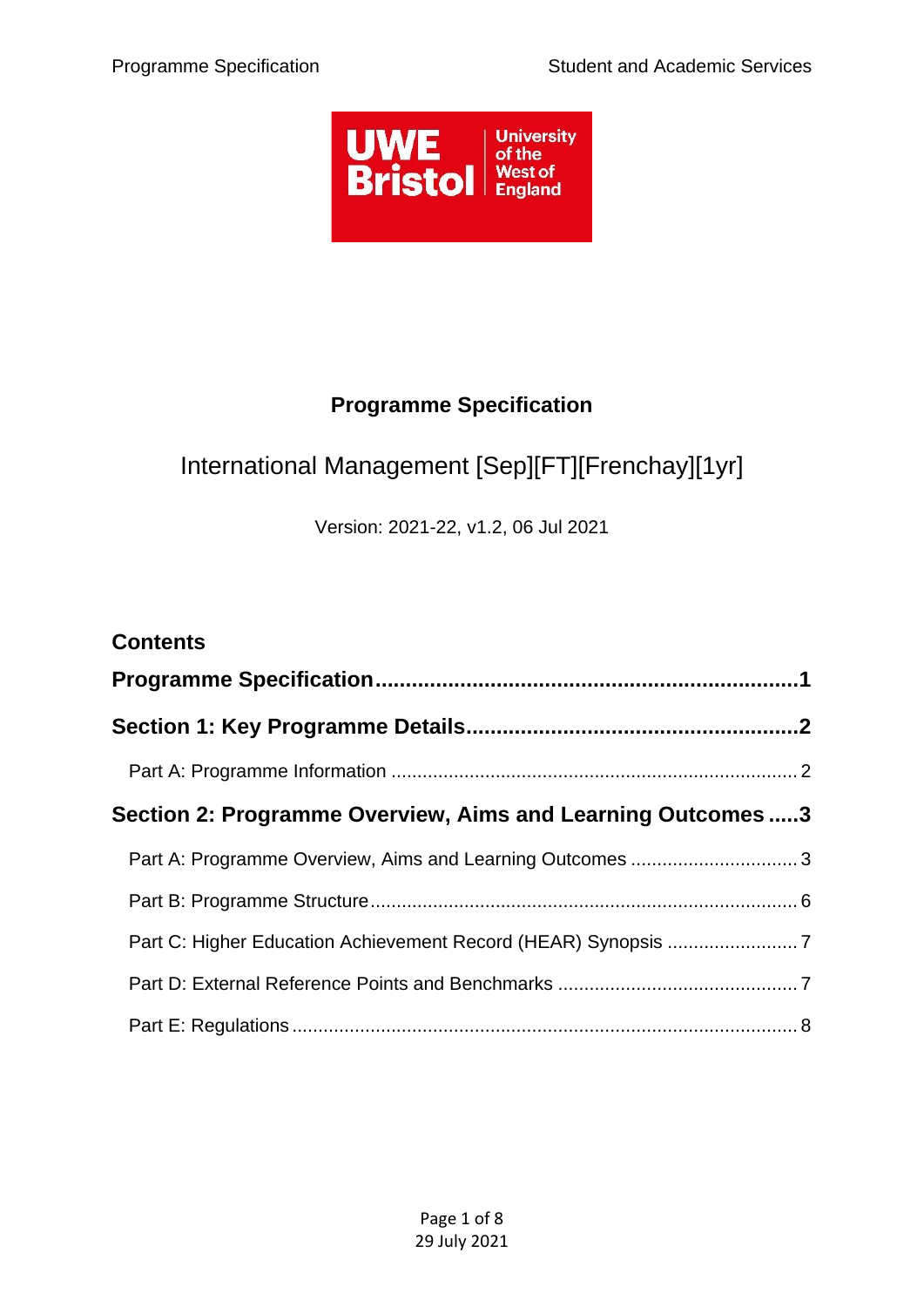## <span id="page-1-0"></span>**Section 1: Key Programme Details**

#### <span id="page-1-1"></span>**Part A: Programme Information**

**Programme title:** International Management [Sep][FT][Frenchay][1yr] **Highest award:** MSc International Management **Interim award:** PGCert International Management **Interim award:** PGDip International Management **Awarding institution:** UWE Bristol **Affiliated institutions:** Not applicable **Teaching institutions:** UWE Bristol **Study abroad:** No **Year abroad:** No **Sandwich year:** No **Credit recognition:** No **Department responsible for the programme: FBL Dept of Business &** Management, Faculty of Business & Law **Contributing departments:** Not applicable **Professional, statutory or regulatory bodies:** Not applicable **Apprenticeship:** Not applicable **Mode of delivery:** Full-time **Entry requirements:** For the current entry requirements see the UWE public website **For implementation from:** 01 September 2018 **Programme code:** N14512-SEP-FT-FR-N14512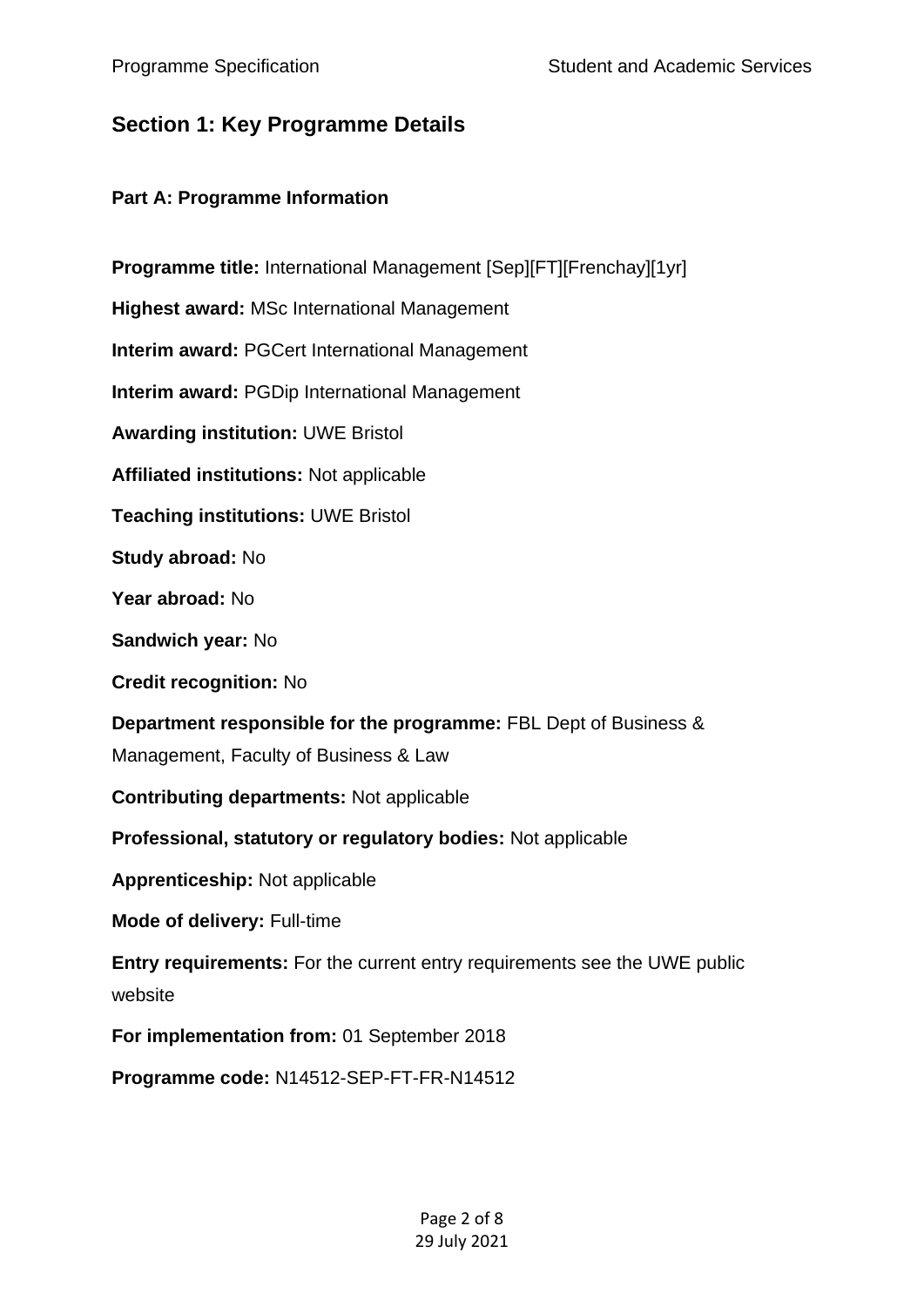## <span id="page-2-0"></span>**Section 2: Programme Overview, Aims and Learning Outcomes**

#### <span id="page-2-1"></span>**Part A: Programme Overview, Aims and Learning Outcomes**

**Overview:** This one-year, full-time MSc in International Management will provide a range of expertise, knowledge and skills required to perform a managerial role in an international context.

**Educational Aims:** The programme focuses on integration of theory and practice to develop students' knowledge base, behaviours and skills both academically and professionally. A combination of pedagogical approaches including research and practice led teaching ensures that students on the programme learn and practice new knowledge and integrate their experiences to resolve complex managerial problems, with a view to creating a positive impact in the globalised world.

#### **Programme Learning Outcomes:**

#### **Knowledge and Understanding**

- A1. Markets the development and operation of markets for resources, goods and services
- A2. Customers customer expectations, service and orientation
- A3. People the management and development of people within organisations
- A4. Operations the management of financial, information and human resources, and operations and their impact upon organisations
- A5. Organisations –the complex relationships between people and organisations, exploration of organisational culture, strategic human resource management
- A6. Digital Technologies/Information Systems comprehension and use of relevant digital technologies/information n systems for application in business and management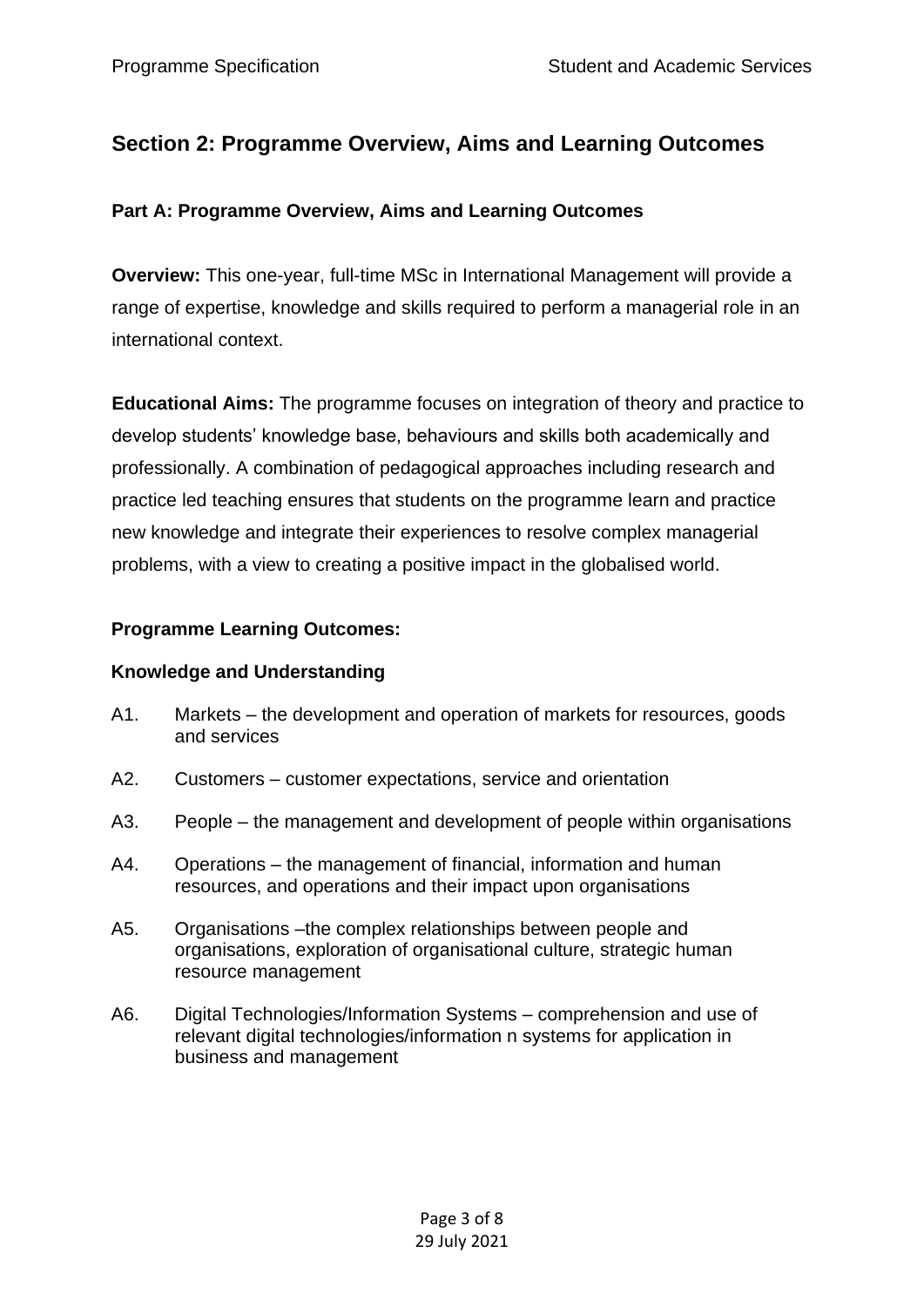- A7. Global business policy and strategy the development of appropriate policies and strategies within a changing environment to meet stakeholder interests, deep understanding of the national and cultural contexts in which businesses operate and plan strategies accordingly
- A8. Ethics and Sustainability recognition of ethical dilemmas, ethical values, corporate social responsibility and sustainability issues
- A9. Globalisation, diversity, intercultural contexts the development of intercultural competence and global citizenship, appreciation of the implications of globalisation for cultural diversity
- A10. Pervasive issues these would include business innovation, creativity, leadership, enterprise development, project management, knowledge management and risk management

#### **Intellectual Skills**

- B1. Being able to think critically and be creative: manage the creative processes in self and others; organise thoughts, analyse, synthesise, and critically appraise. This includes the capability to identify assumptions, evaluate statements in terms of evidence, detect false logic or reasoning, identify implicit values, define terms adequately and generalise appropriately
- B2. Being able to solve complex problems and make decisions; establish criteria, using appropriate decision-making techniques including identifying, formulating and solving business problems; and the ability to create, identify and evaluate options; the ability to implement and review decisions
- B3. Numeracy and quantitative skills including the development and use of relevant business models

#### **Subject/Professional Practice Skills**

- C1. The ability to apply cross-disciplinary knowledge in international management and operate as a professional
- C2. The ability to conduct research into business and management issues either individually or as part of a team through research design, data collection, analysis, synthesis and reporting
- C3. Using information and knowledge effectively: scanning and organising data, synthesising and analysing in order to abstract meaning from information and effective use of ICT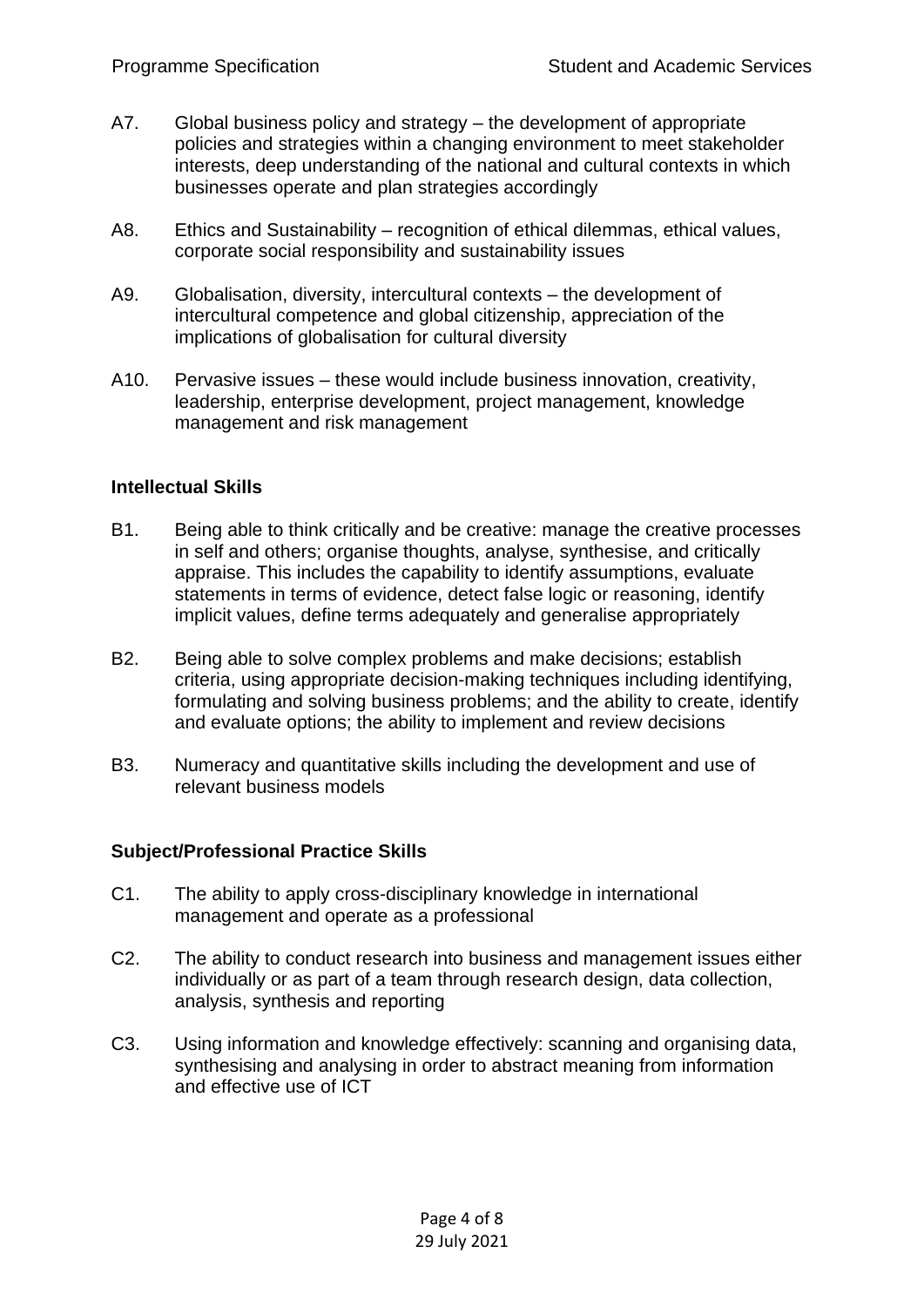- C4. Effective two-way communication: listening, effective oral and written communication of complex ideas and arguments, using a range of media, including the preparation of business reports
- C5. Effective performance within team environments and the ability to recognise and utilise individuals' contributions in group processes and to negotiate and persuade or influence others; team selection, delegation, development and management
- C6. Leadership and performance management: selecting appropriate leadership style for different situations; setting targets, motivating, monitoring performance, coaching and mentoring
- C7. Ability to recognise and address ethical dilemmas and corporate social responsibility issues, applying ethical and organisational values to situations and choices

#### **Transferable Skills and other attributes**

- D1. High personal effectiveness, organise thoughts, analyse, synthesise and critically appraise
- D2. Critical self-awareness, self reflection and self-management
- D3. Time management
- D4. Sensitivity to diversity in people and different situations
- D5. Conflict resolution, displaying commercial acumen, the ability to continue to learn through reflection on practice and experience
- D6. Ability to continue to learn through reflection on practice and experience
- D7. Encourage effective performance within a multi-national / multi-cultural team environment and recognise and utilise individuals' contributions in group processes
- D8. Develop graduate skill attributes for employment and career progression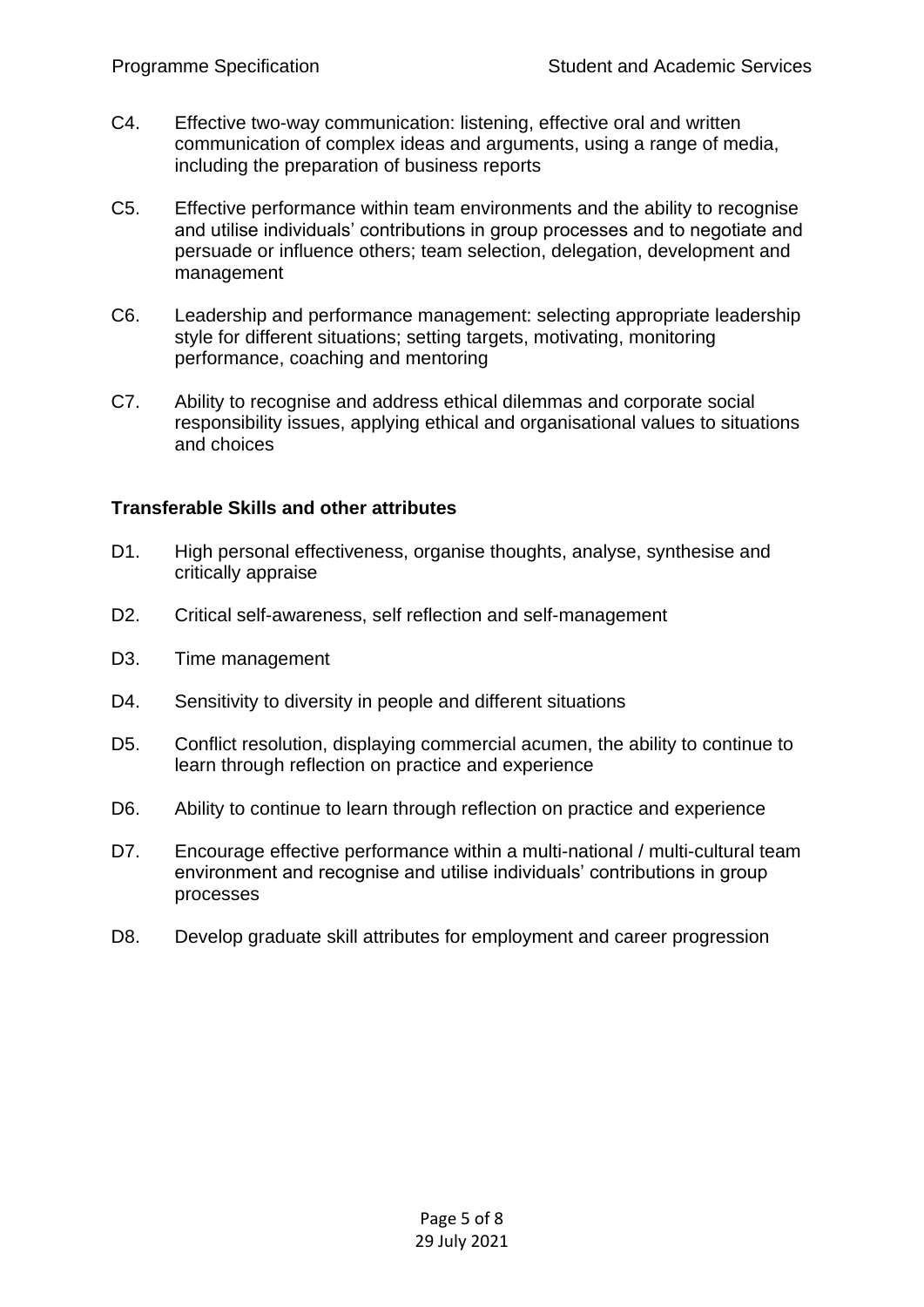#### <span id="page-5-0"></span>**Part B: Programme Structure**

#### **Year 1**

The student must take 180 credits from the modules in Year 1.

PG Certificate International Management: 60 credits, including UMSDPN-15-M The Strategic Context or UMSDPM-15-M Evaluating the Global Context

PG Diploma International Management: 120 credits, including UMSDPN-15-M The Strategic Context or UMSDPM-15-M Evaluating the Global Context

#### **Year 1 Compulsory Modules**

| <b>Module Code</b> | <b>Module Title</b>                                     | <b>Credit</b> |
|--------------------|---------------------------------------------------------|---------------|
| UMSDVH-60-M        | Dissertation: International Management<br>2021-22       | 60            |
| UMSDPM-15-M        | Evaluating the Global Context 2021-22                   | 15            |
| <b>UMAD47-15-M</b> | Managing Finance 2021-22                                | 15            |
| UMODPX-15-M        | People and Global Organisations 2021-22                 | 15            |
| UMCDPR-15-M        | <b>Personal and Professional Development</b><br>2021-22 | 15            |
| UMKDQ4-15-M        | The Service Concept: Design and Delivery<br>2021-22     | 15            |
| UMSDPN-15-M        | The Strategic Context 2021-22                           | 15            |

#### **Year 1 Optional Modules**

Subject to availability, the student must take 30 credits from the modules in Optional Modules.

| <b>Module Code</b> | <b>Module Title</b>                              | Credit |
|--------------------|--------------------------------------------------|--------|
| UMMDF7-15-M        | Digital Business Information Systems 2021-<br>22 | 15     |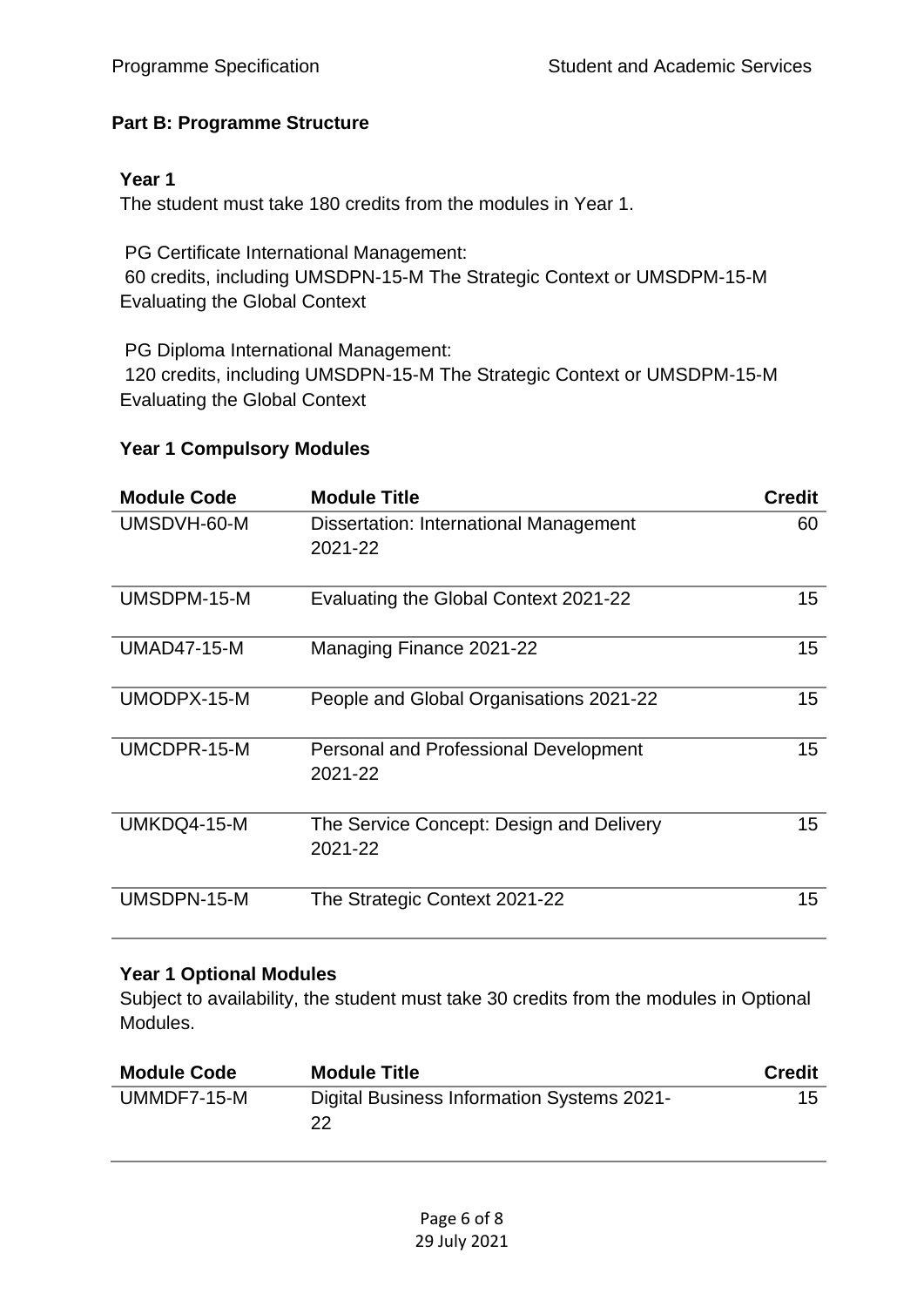| UMKC8P-15-M | Global Marketing 2021-22                          | 15 |
|-------------|---------------------------------------------------|----|
| UMMDPV-15-M | Global Supply Chain Management 2021-22            | 15 |
| UMSCUJ-15-M | Innovation, Creativity and Enterprise 2021-<br>22 | 15 |
| UMMDPS-15-M | International Project Management 2021-22          | 15 |
| UMOCB6-15-M | Leadership 2021-22                                | 15 |
| UMSCCW-15-M | <b>Management Consultancy 2021-22</b>             | 15 |

#### <span id="page-6-0"></span>**Part C: Higher Education Achievement Record (HEAR) Synopsis**

Graduates of this programme will have developed an advanced in-depth understanding of theory, concepts, and current and pervasive organisational practice and issues in international management. In addition, graduates will possess a range of analytical, research and interpersonal skills, equipping them to work in a variety of managerial roles in a global context and across a range of sectors and types of organisation. The programme covers a broad spectrum of disciplines and business functions to promote cross cultural competency, ethical awareness, sustainability and global citizenship as central to the conduct of effective management in a dynamic global environment.

#### <span id="page-6-1"></span>**Part D: External Reference Points and Benchmarks**

QAA UK Quality Code for HE Framework for higher education qualifications (FHEQ) Subject benchmark statements Qualification characteristics for Master's degrees

Strategy 2020

University policies